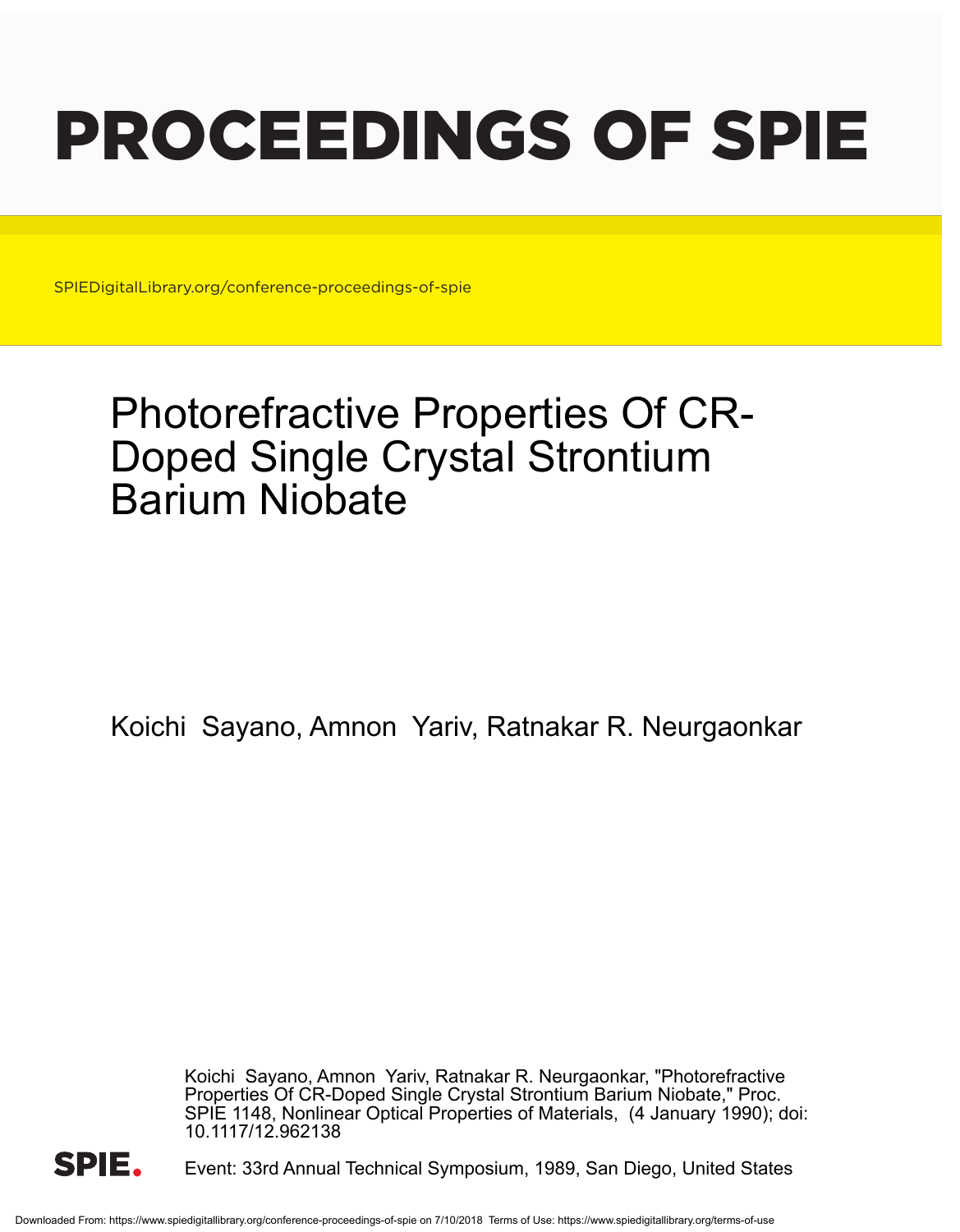#### Photorefractive Properties of Cr -doped Single Crystal Strontium Barium Niobate Photorefractive Properties of Cr-doped Single Crystal Strontium Barium Niobate

Koichi Sayano, and Amnon Yariv Koichi Sayano, and Amnon Yariv California Institute of Technology California Institute of Technology Department of Applied Physics, 128 -95 Department of Applied Physics, 128-95 Pasadena, California 91125 Pasadena, California 91125

Ratnakar R. Neurgaonkar Ratnakar R. Neurgaonkar Rockwell International Science Center Rockwell International Science Center P.O. Box 1085 P.O. Box 1085 Thousand Oaks, California 91360 Thousand Oaks, California 91360

## Abstract Abstract

Cr-doped strontium barium niobate has shown significant reduction in the time of response compared to pre-<br>viously grown Ce-doped crystals, with room temperature response times as short as 0.2 sec. The experimental<br>photor electric field of up to 10 kV /cm. electric field of up to 10 kV/cm. Cr-doped strontium barium niobate has shown significant reduction in the time of response compared to previously grown Ce-doped crystals, with room temperature response times as short as 0.2 sec. The experimental photorefractive two-beam coupling gain and response time of 1% and 1.6% Cr-doped SBN:60 and 1% Cr-doped SBN:75 will be presented and compared to results in Ce-doped SBN:60. The photorefractive effect in Cr-doped SBN:60 has also shown a strong temperature dependence, with gain increasing by a factor of two when the crystal

## 1. Introduction 1. Introduction

Ce-doped Sr<sub>0.6</sub>Ba<sub>0.4</sub>Nb<sub>2</sub>O<sub>6</sub> (SBN:60) and Sr<sub>0.75</sub>Ba<sub>0.25</sub>Nb<sub>2</sub>O<sub>6</sub> (SBN:75) have been shown to be effective media for optical processing and phase conjugation applications becuase of their large coupling constants, high optical quality, and relatively short response time.<sup>1</sup> In addition, the properties of SBN can be readily changed by varying its composition, large ( $\sim 2$  cm cube) crystals have been grown, it is more resistant to temperature changes, applied electric fields, and physical handling, and its open structure enables the addition of a variety of dopants.<sup>2</sup> The large<br>photorefractive gain coefficients of materials like SBN and BaTiO<sub>3</sub> are desirable for high-efficien optical amplification. However, another major goal is to reduce the response time of the materials for signal processing applications where speed is desired. In this paper, we present the results of Cr-doping in SBN:60 and SBN:75, which showed an almost order of magnitude decrease in the response time over Ce- doping, with a corresponding loss in showed an almost order of magnitude decrease in the response time over Ce-doping, with a corresponding loss in gain by about a factor of 2. <sup>p</sup>hotorefractive gain coefficients of materials like SBN and BaTiOs are desirable for high-efficiency devices and large

## 2. Material Properties 2. Material Properties

SBN is a tungsten bronze ferroelectric material with a general formula of  $Sr_xBa_{1-x}Nb_2O_6$ , with both  $x=0.6$ and  $x = 0.75$  crystals having been successfully grown. The cation ratio x in large part determines its ferroelectric and electro-optic material properties. Table I shows some of these main properties of SBN:60 and SBN:75.<sup>2,3</sup>

| Material           | $T_C$ o C | E-O Coeff<br>(pm/V) | $\frac{n_i^3r_{ij}/\epsilon_j}{\text{(pm/V)}}$ | (cm <sup>2</sup> /Vsec) | $\gamma_R$<br>$\left(\text{cm}^3/\text{sec}\right)$ |
|--------------------|-----------|---------------------|------------------------------------------------|-------------------------|-----------------------------------------------------|
| <b>SBN:60</b>      | 75        | 235                 | 5.8                                            | 0.5                     | $5\times10^{-8}$                                    |
| <b>SBN:75</b>      | 56        | 1340                | 5.0                                            | 0.5                     | $5\times10^{-8}$                                    |
| BaTiO <sub>3</sub> | 128       | 1640                | 4.9                                            | 0.5                     | $5 \times 10^{-8}$                                  |

Table I: Properties of SBN:60 and SBN:75 Table I: Properties of SBN:60 and SBN:75

Two Cr-doped SBN:60 samples, one with 1% and the other with 1.6% Cr in the flux, and one 1% Cr-doped<br>SBN:75 sample were studied. All were grown using the Czochralski method and were poled into a single domain by Two Cr-doped SBN:60 samples, one with 1% and the other with 1.6% Cr in the flux, and one 1% Cr-doped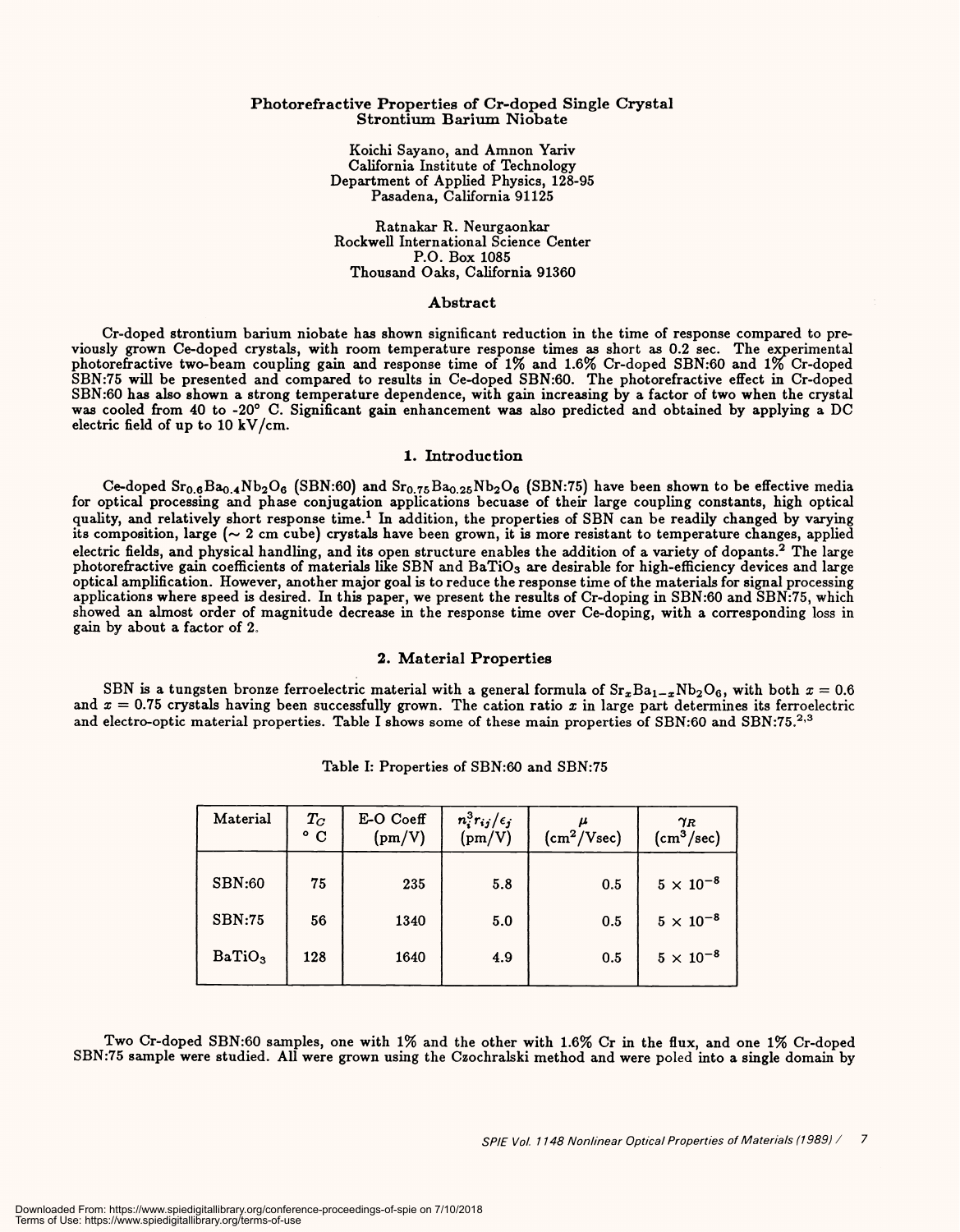cooling through their cubic to ferroelectric phase transition temperatures with an applied electric field of 8 kV/cm along their *c*-axes.

Fig. 1 shows the absorption spectrum of the three Cr -doped SBN samples as well as that of Ce -doped SBN:60 for Fig. 1 shows the absorption spectrum of the three Cr-doped SEN samples as well as that of Ce-doped SBN:60 for comparison. Ce -doped SBN:60 has a broad -band absorption level around 480 nm.1 Cr -doped SBN has an additional comparison. Ce-doped SBN:60 has a broad-band absorption level around 480 nm. <sup>1</sup>Cr-doped SEN has an additional absorption band centered around 650 nm, which may indicate a photoactive transition in the near infra -red. absorption band centered around 650 nm, which may indicate a photoactive transition in the near infra-red.





Fig. 1: Absorption spectrum for (a) Ce -doped SBN:60, (b) Cr -doped SBN:60, and (c) Cr -doped SBN:75. (b) Cr-doped SBN:60, and (c) Cr-doped SBN:75. Fig. 1: Absorption spectrum for (a) Ce-doped SEN:60,

Fig. 2: Configuration of the two-beam coupling exper-Fig. 2: Configuration of the two-beam coupling experiment used to characterize the SBN:60 crystals. The<br>beam polarization was in the same plane as the c-axis.  $I_1(0) + I_2(0)$  was approximately 0.25 W/cm<sup>2</sup>. beam polarization was in the same plane as the c-axis.

## 3. Photorefractive Properties 3. Photorefractive Properties

The photorefractive properties of the SBN:60:Cr crystals were studied using two-beam coupling. Fig. 2 shows The photorefractive properties of the SBN:60:Cr crystals were studied using two-beam coupling. Fig. 2 shows the experimental configuration used. Both beams were polarized in the direction of the c-axis, i.e. horizontally. The<br>514.5 nm line of an argon-ion laser with beam diameter of 0.3 cm was used. When the two beams intersect the crystal, energy is transferred from one beam to the other in the direction of the c-axis, which can be described by by 514.5 nm line of an argon-ion laser with beam diameter of 0.3 cm was used. When the two beams intersect inside

$$
I_1(z) = I_1(0) \exp[-(\Gamma + \alpha)z]
$$
  
\n
$$
I_2(z) = I_2(0) \exp[(\Gamma - \alpha)z]
$$
\n(1)

where  $\alpha$  is the absorption coefficient and  $\Gamma$  is the two-beam coupling constant, which is given by<sup>4-6</sup>

$$
\Gamma \propto E_{sc} = iE_N \frac{E_0 + iE_d}{E_0 + i(E_d + E_N)} [1 - \exp(t/\tau)]. \qquad (2)
$$

The response time of the material is given by The response time of the material is given by

$$
\tau = t_0 \frac{E_0 + i(E_d + E_\mu)}{E_0 + i(E_d + E_N)}
$$
\n
$$
\tag{3}
$$

where where

$$
t_0 = \frac{h\nu N_A}{sI_0(N_D - N_A)}\tag{4}
$$

is the fundamental limit of the speed of the photorefractive effect.<sup>7</sup> In the Eqns. (2) and (3),  $E_0$  is the externally applied electric field, and the characteristic fields are given by

$$
E_N = \frac{eN_A}{\epsilon K} \left( 1 - \frac{N_A}{N_D} \right) \approx \frac{eN_A}{\epsilon K} \text{ for } N_A < < N_D
$$
\n
$$
E_d = \frac{k_B T K}{e}
$$
\n
$$
E_{\mu} = \frac{\gamma N_A}{\mu K},\tag{5}
$$

#### 8 / SPIE Vol. 1148 Nonlinear Optical Properties of Materials (1989) 8 / SPIE Vol. 1148 Nonlinear Optical Properties of Materials (1989)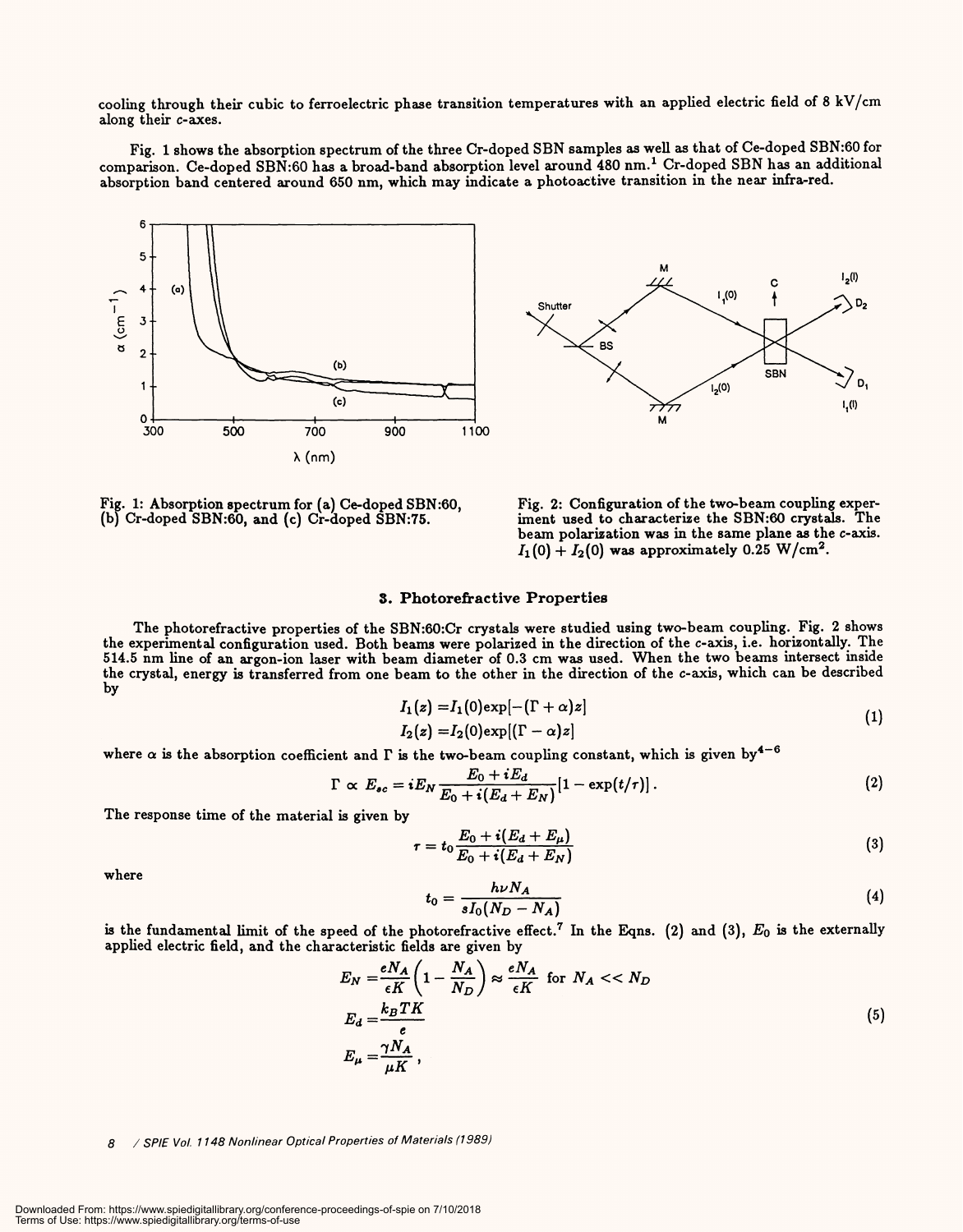where  $K = 2\pi/\lambda_q$  is the wavenumber corresponding to the grating period,  $\gamma$  is the electron recombination rate,  $\mu$  is the electron mobility,  $N_A$  is the trap density,  $N_D$  is the donor density, and s is the photoionization cross section.

Figs. 3 and 4 show the experimentally measured two-beam coupling constant and response time, respectively, of the Cr-doped SBN:60 and SBN:75 crystals along with Ce-doped SBN:60 for comparison as a function of the grating wavelength. By differentiating Eqn. (2), the trap density can be obtained as a function of the optimum grating<br>wavelength for maximum  $\Gamma$ . The 1% Cr-doped crystal showed the fastest response time, around 0.2 sec, but had electro-optic coefficient.





Fig. 3: Steady-state two-beam coupling constant  $\Gamma$ as a function of the grating period  $\lambda_g$  for SBN:60:Cr, doped with 1% Cr; SBN:60:Cr, doped with 1.6% Cr; SBN:75:Cr, doped with approximately 1% Cr; and SBN:60:Ce, doped with approximately 1% Ce.

Fig. 4: Response times of the SBN:60:Cr, SBN:75:Cr, and SBN:60:Ce crystals as a function of grating period, for  $\lambda = 514.5$  nm and  $I_0 = 0.25$  W/cm<sup>2</sup>.

The preceding experiments were all performed using the 514.5 nm line of the argon-ion laser. These materials were found to be photorefractive at longer wavelengths as well. Figs. 5 and 6 show the effect of using the lower photon energy of the He-Ne laser for two-beam coupling measurements in a 1.6% Cr-doped SBN:60 at  $\lambda_g = 2.46$   $\mu$ m. Because of the lower absorption and fewer ionizable donors at the longer wavelength, the gain and respons time results were predictably lower compared to identical measurements using the shorter wavelength sources. The absorption spectrum of Cr-doped SBN shows a broad-band absorption region in the red to near infra-red, and future investigation will determine whether these bands contribute to the photorefractive effect and whether or not these crystals are sensitive at the near infra-red wavelengths used by semiconductor lasers.



Fig. 5: Two-beam coupling constant of 1.6% Cr-doped SBN:60 at  $\lambda = 514.5$  nm and 632.8 nm for -20° C  $\leq$  $T \leq 40^{\circ}$  C.



Fig. 6: Response time of 1.6% Cr-doped SBN:60 at  $\lambda = 514.5$  nm and 632.8 nm for -20° C  $\leq T \leq 40$ ° C.

SPIE Vol. 1148 Nonlinear Optical Properties of Materials (1989) /  $\overline{g}$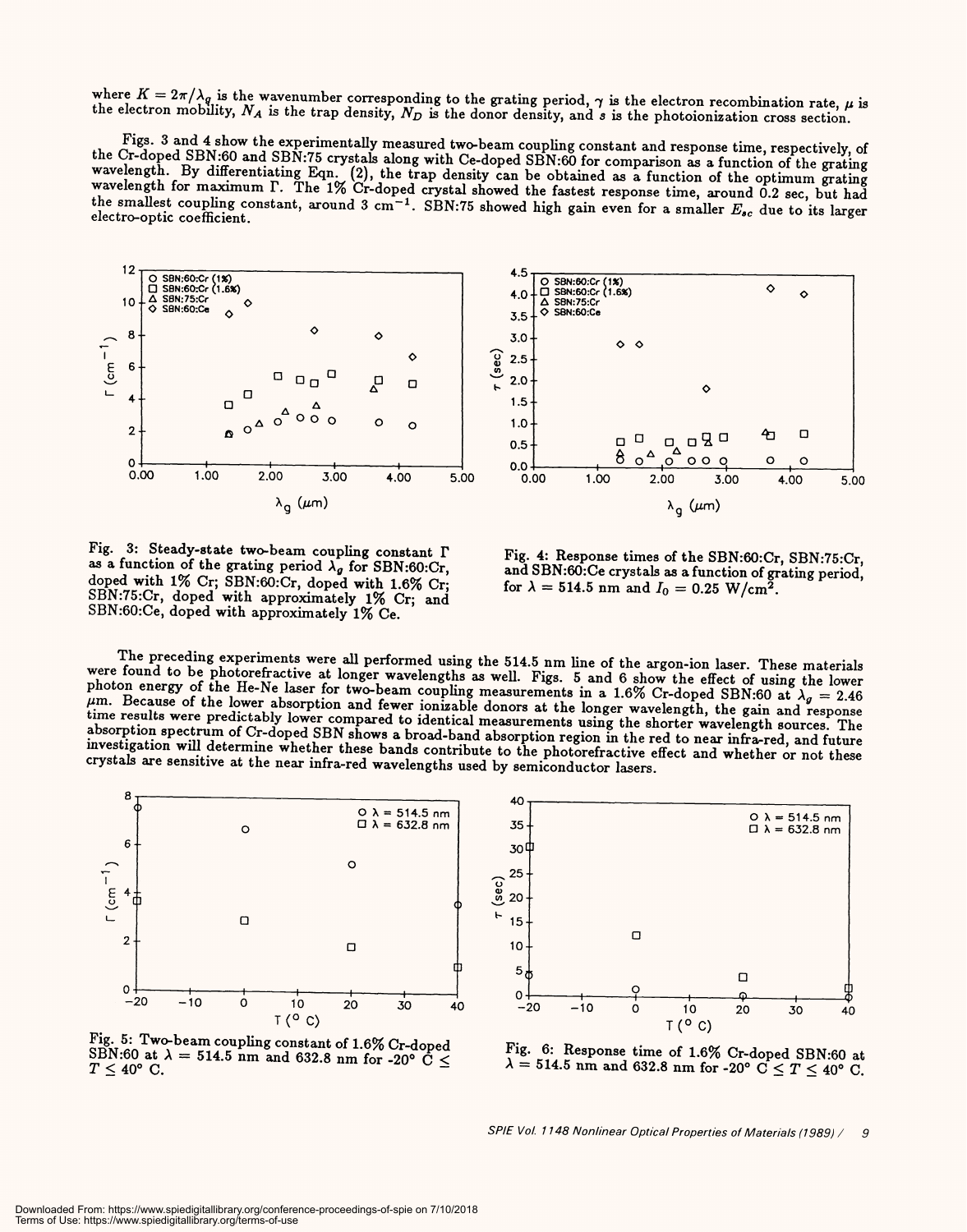#### 4. Enhancement of Gain 4. Enhancement of Gain

Various methods are available for increasing the photorefractive gain of SBN. These include optimization of the<br>grating period, lowering the temperature, and increasing the doping. Cooling Cr-doped SBN:60 has been found to increase gain, but results in a considerable increase of the response time, as shown in Figs. 5 and 6. This increase in  $\Gamma$  for lower temperatures can be attributed to decreased leakage of separated charges across the grating due to thermal excitation of trapped carriers.<sup>8</sup> Increasing the doping is not too fruitful since  $E_{sc}$  tends to the smaller of  $E_d$ <br>or  $E_N$  (see Eqn. (2)). In addition, there exists the practical problem of obtaining high opti large dopant concentrations. large dopant concentrations. grating period, lowering the temperature, and increasing the doping. Cooling Cr-doped SBN:60 has been found to or *EN* (see Eqn. (2)). In addition, there exists the practical problem of obtaining high optical quality crystals with

Experimental results have shown that the application of an external DC field on Cr -doped SBN:60 results in a Experimental results have shown that the application of an external DC field on Cr-doped SBN:60 results in <sup>a</sup> marked improvement in the photorefractive two-beam coupling constant. An external field tends to drive the excited electrons into their traps half a grating period away, resulting in a larger space charge field. In Eqn. (2), for  $E_0 =$ 0, the limiting field  $E_{sc}$  is the smaller of  $E_d$  and  $E_N$ . For large  $E_0$ , the space charge field approaches  $E_N$ , which can<br>be increased by increasing the trap density  $N_A$ . be increased by increasing the trap density  $N_A$ .

Fig. 7 shows the experimental results of applying a DC field of up to 10 kV/cm to the 1% and 1.6% Cr-doped<br>SBN:60 samples, where increases by more than a factor of two were realized. Since the two-beam coupling intensity gain is exponential, any increase in  $\Gamma$  results in a significant improvement in beam amplification and energy coupling in devices utilizing this effect. It would be possible to use thinner crystals of SBN in experiments and applications,<br>or realize larger signal gain. Fig. 7 shows the experimental results of applying a DC field of up to 10 kV/cm to the *1%* and 1.6% Cr-doped or realize larger signal gain.



Fig. 7: Measured two-beam coupling constant of 1% Fig. 7: Measured two-beam coupling constant of 1% and 1.6% Cr -doped SBN:60 with an applied electric and 1.6% Cr-doped SBN:60 with an applied electric field of  $0\leq E_0\leq$  10 kV/cm.

#### 5. Conclusions 5. Conclusions

Cr -doped SBN:60 has shown significant advantages in having a faster response over Ce -doped SBN. With the Cr-doped SBN:60 has shown significant advantages in having a faster response over Ce-doped SBN. With the reduced response time, Cr-doped crystals had significantly lower photorefractive gain coefficients that previously grown Ce -doped ones. However, enhancement of the gain was possible through the application of an external DC grown Ce-doped ones. However, enhancement of the gain was possible through the application of an external DC electric field, resulting in increases in gain  $\Gamma$  by over a factor of two.

#### 6. Acknowledgements 6. Acknowledgements

This work has been supported by grants from the Air Force Office of Scientific Research and the Army Research<br>Office. K. Sayano also acknowledges partial support from the Air Force Weapons Laboratory Graduate Fellowship. Office. K. Sayano also acknowledges partial support from the Air Force Weapons Laboratory Graduate Fellowship.

#### 7. References 7. References

1. G.A. Rakuljic, A. Yariv, and R.R. Neurgaonkar, "Photorefractive properties of undoped, cerium -doped, and 1. G.A. Rakuljic, A. Yariv, and R.R. Neurgaonkar, "Photorefractive properties of undoped, cerium-doped, and iron -doped single -crystal Sr0.6Bao.4Nb2O6," Opt. Eng. 25, pp. 1212 -16 (1986). iron-doped single-crystal Sr0.6Bao.4Nb2 O<sup>6</sup> ,>' *Opt. Eng.* 25, pp. 1212-16 (1986).

10 / SPIE Vol. 1148 Nonlinear Optical Properties of Materials (1989) 10 / SPIE Vol. 1148 Nonlinear Optical Properties of Materials (1989)